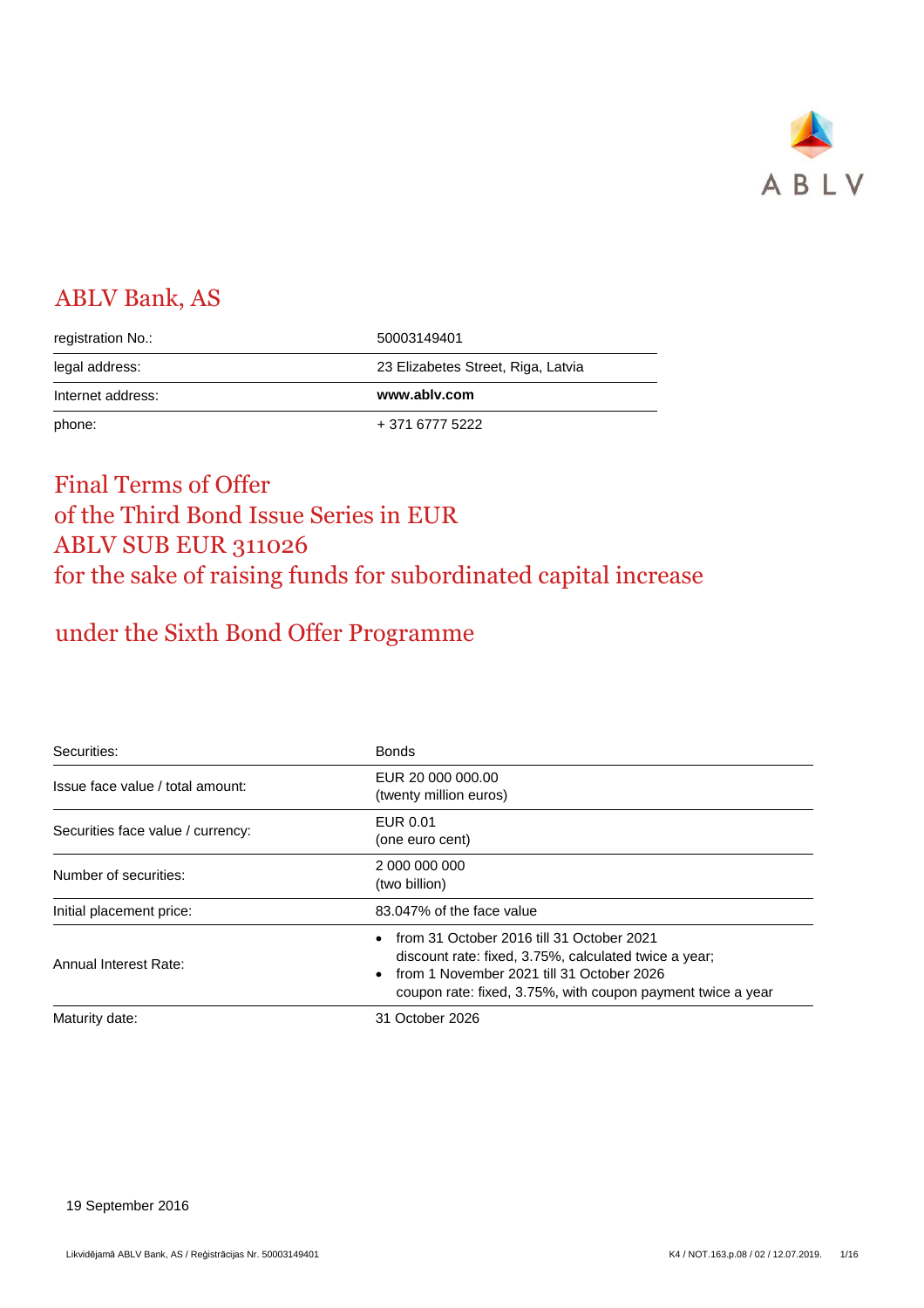## TABLE OF CONTENTS

| 1.             |  |
|----------------|--|
| 2.             |  |
| 3 <sub>1</sub> |  |
| 4.             |  |
| 5.             |  |
| 6.             |  |
| 7.             |  |
| 8.             |  |
| 9.             |  |
|                |  |

Appendixes include the Bond issue summary and the sample order form to be submitted by the Investor to conclude the financial instruments transaction.

Appendix 1: Bond issue summary.

Appendix 2: "Financial Instrument' Trade Order" form.

The Final Terms are prepared in accordance with the requirements of paragraph 4 of article 5 of the Directive 2003/71/EC of the European Parliament and of the Council.

The Final Terms shall be read together with ABLV Bank, AS Base Prospectus of the Sixth Bond Offer Programme and Amendments to ABLV Bank, AS Base Prospectus of the Sixth Bond Offer Programme (hereinafter – Amendments). The Base Prospectus and Amendments are published at the Issuer's home page **www.ablv.com**. Full information on the Issuer and the Bond issue can be only obtained reading the Base Prospectus together with Amendments and the Final Terms. The Bond issue summary is appended to these Final Terms.

### **Notice**

Before making a decision on investing in the Bonds, any Investor shall independently and, if necessary, engaging an advisor, generally assess the information provided in the Base Prospectus and these Final Terms.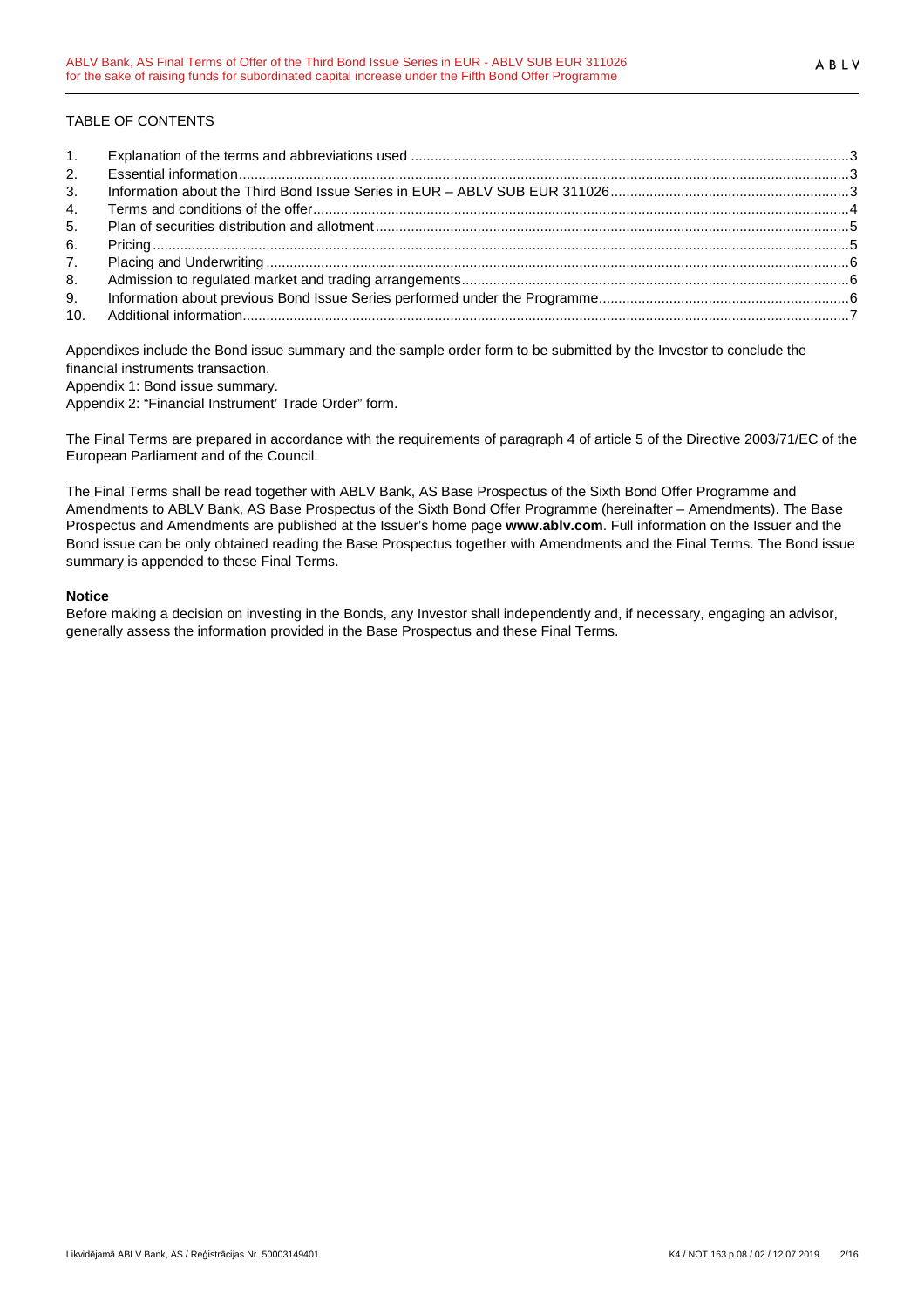### **1.** Explanation of the terms and abbreviations used

**Third Bond Issue Series in EUR** or **ABLV SUB EUR 311026** – the Bonds that are issued pursuant to

ABLV Bank, AS Base Prospectus of the Sixth Bond Offer Programme, Amendments and these Final Terms of Offer.

**Note:** the other terms and abbreviations used correspond to those included in the Base Prospectus.

#### **2. Essential information**

2.1. Interest of natural and legal persons involved in the issue/ offer N/A

#### 2.2. Reasons for the offer

Objective of the Third Bond Issue Series in EUR shall be raising of funds for formation and increase of the ABLV Bank subordinated capital.

The Issuer informs the Investor that in case of the Issuer's insolvency the Investor's claims to the Issuer arising out of the Bonds will be satisfied after claims of all other creditors, but before satisfying claims of the shareholders.

### **3. Information about the Third Bond Issue Series in EUR – ABLV SUB EUR 311026 (under the Sixth Bond Offer Programme)**

| Issuer:                                       | <b>ABLV Bank, AS</b>                                                     |
|-----------------------------------------------|--------------------------------------------------------------------------|
| Securities:                                   | <b>Bonds</b>                                                             |
| ISIN:                                         | LV0000802189                                                             |
| Type of securities:                           | In bearer form                                                           |
| Class of securities:                          | Without restraint on alienation                                          |
| Collateral:                                   | Not secured with pledge                                                  |
| Depository:                                   | Joint stock company Latvian Central Depository                           |
|                                               | Stock Exchange Nasdaq Riga                                               |
| Regulated market:                             | <b>Baltic Bond List</b>                                                  |
| Currency of the Bond issue:                   | EUR (euro)                                                               |
| Face value/total amount of the Bond issue:    | EUR 20 000 000.001                                                       |
|                                               | (twenty million euros)                                                   |
| Bond Face Value:                              | <b>EUR 0.01</b>                                                          |
|                                               | (one euro cent)                                                          |
| Number of the Bonds:                          | 2 000 000 0001                                                           |
|                                               | (two billion)                                                            |
|                                               | $\bullet$ from 31 October 2016 till 31 October 2021:                     |
| <b>Annual Interest Rate:</b>                  | discount rate: fixed, 3.75%, calculated twice a year                     |
|                                               | from 1 November 2021 till 31 October 2026:                               |
|                                               | coupon rate: fixed, 3.75%, with coupon payment twice a year              |
| Date of the Interest Income calculation:      | 5 working days before the Interest Income payment date                   |
|                                               | • from 31 October 2016 till 31 October 2021:                             |
| Frequency and dates of the Interest Income    | no interest income is supposed to be paid (no coupon payments)           |
| payments:                                     | • during the period from 1 November 2021 till 31 October 2026:           |
|                                               | twice a year: on 31 October and 30 April,                                |
|                                               | starting from 30 April 2022, ending on 31 October 2026                   |
| Maturity date of the Bonds:                   | 31 October 2026                                                          |
|                                               | • The Issuer shall be entitled to prematurely redeem the part of the     |
| Premature redemption                          | Bond issue the initial placement of which was not performed;             |
| (call option):                                | The Issuer shall be entitled to redeem all Bonds starting from           |
|                                               | 31 October 2021 <sup>2</sup> .                                           |
| Early repayment claim                         | The Investor shall not be entitled to claim the Face Value and accrued   |
| (put option):                                 | interest to be repaid by the Issuer before maturity.                     |
| Arrangements for the amortisation of the loan | N/A                                                                      |
| Information on yield                          | Fixed interest rate is set for the Bonds. The Bond yield does not depend |
|                                               | on the changes in the base interest rate in the interbank market.        |
| Yield calculation method                      | Pursuant to paragraph 6.9 and 6.10 of the Base Prospectus                |
| Representation of the Investors               | Pursuant to paragraph 6.14 of the Base Prospectus                        |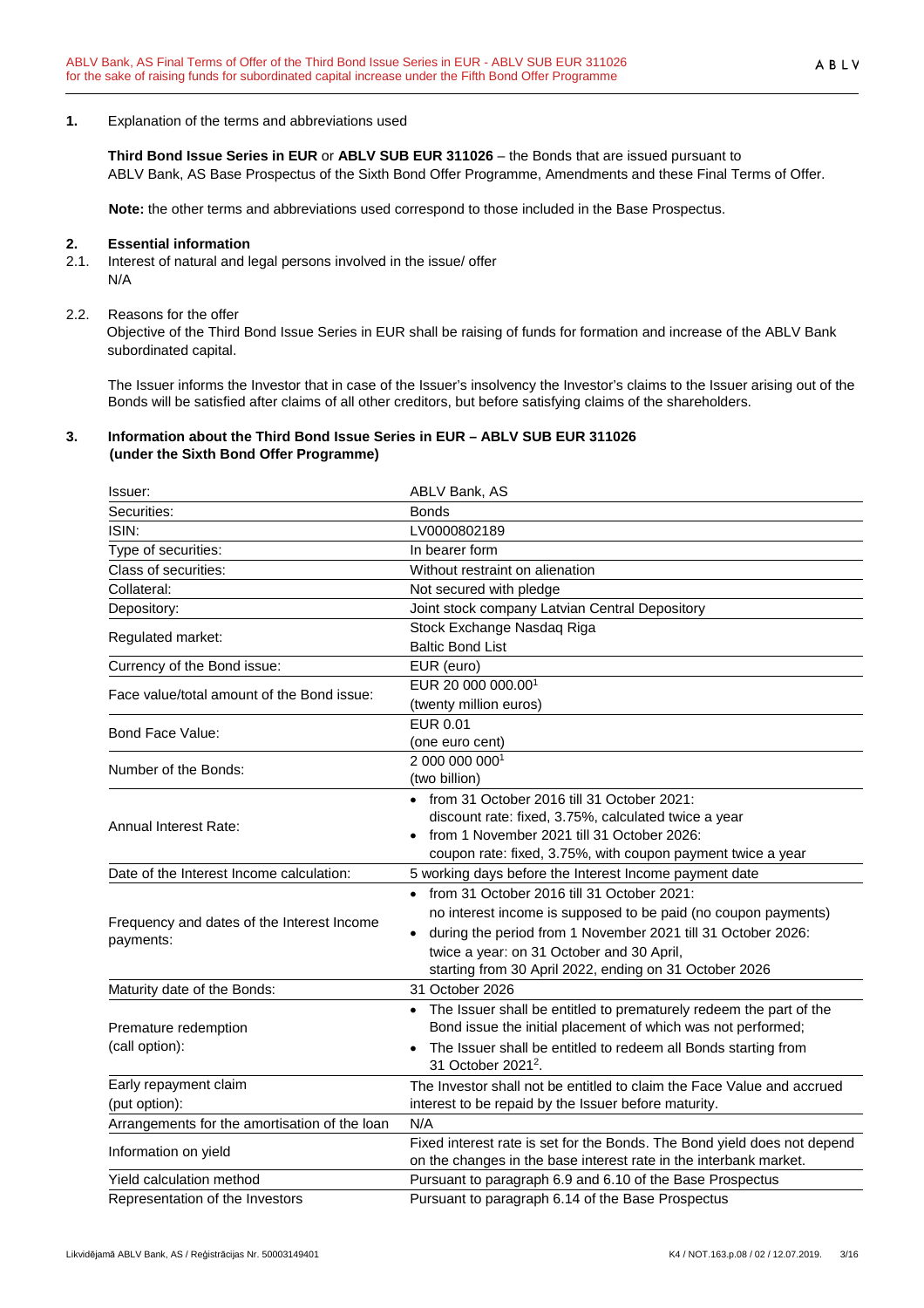|                                          | The bonds are issued and public diffinity is performed pursuant to the<br>following decisions of ABLV Bank:                                                                                                               |
|------------------------------------------|---------------------------------------------------------------------------------------------------------------------------------------------------------------------------------------------------------------------------|
|                                          | • decision on the bond issue of the ordinary meeting of shareholders,<br>dated 7 April 2016 (Minutes No. 1, paragraph 5.11);                                                                                              |
|                                          | decision of the Board on approving the Base Prospectus of the<br>$\bullet$<br>Sixth Bond Offer Programme, dated 7 April 2016 (Minutes No. V-27,<br>paragraph 1);                                                          |
| Decisions on the Bond issue              | decision of the Board on the Base Prospectus of the Sixth Bond Offer<br>Programme including recommendations of the Financial and Capital<br>Market Commission, dated 22 April 2016 (Minutes No. V-31,<br>paragraph $1$ ); |
|                                          | • decision of the Board on the Amendments to ABLV Bank, AS Base<br>Prospectus of the Sixth Bond Offer Programme (Minutes No. V-48,<br>paragraph 2);                                                                       |
|                                          | • decision of the Board on approval of ABLV Bank, AS Final Terms of<br>Offer of the Third Bond Issue Series in EUR -                                                                                                      |
|                                          | ABLV SUB EUR 311026 under the Sixth Bond Offer Programme,<br>dated 19 September 2016 (Minutes No. V-65).                                                                                                                  |
| Issue date:                              | 31 October 2016                                                                                                                                                                                                           |
| Public offer start date:                 | Not later than on 23 September 2016, the information shall be published<br>at the Issuer's home page www.ablv.com                                                                                                         |
|                                          | The public offer start date is 29 September 2016                                                                                                                                                                          |
| Public offer end date:                   | 24 October 2016                                                                                                                                                                                                           |
| Decision on concluding the transactions: | Pursuant to paragraph 8.4 of the Base Prospectus, the decision on<br>concluding the transactions will be made on 27 October 2016                                                                                          |
| Settlement date:                         | 31 October 2016                                                                                                                                                                                                           |

The Bonds are issued and public offering is performed pursuant to the

<sup>1</sup> Before the end of the public offer period, but not later than 4 (four) working days prior to the public offer end date, the Issuer may increase the Issue Series size. If amendments to the Final Terms are made, those shall be published in the same way as the Final Terms.

- <sup>2</sup> Pursuant to Article 63 of REGULATION (EU) No 575/2013 OF THE EUROPEAN PARLIAMENT AND OF THE COUNCIL of 26 June 2013 on prudential requirements for credit institutions and investment firms and amending Regulation (EU) No 648/2012, the following requirements apply to the bonds intended for raising subordinated capital and recognized as Tier 2 instruments:
	- original maturity of at least 5 (five) years;
	- the claim on the principal amount of the bonds under the provisions governing the instruments is wholly subordinated to claims of all non-subordinated creditors;
	- where the bonds include one or more call options, the options are exercisable at the sole discretion of the Issuer;
	- such bonds may not be called, redeemed or repurchased by the Issuer before the minimum period of 5 (five) years elapses, except in case of the Issuer's insolvency or liquidation;
	- the bonds intended for raising subordinated capital may be called, redeemed, or repurchased before maturity only given a prior permission of the competent authority and not before 5 (five) years after the date of issue;

as well as other requirements pursuant to Article 63 of REGULATION (EU) No 575/2013 OF THE EUROPEAN PARLIAMENT AND OF THE COUNCIL of 26 June 2013 on prudential requirements for credit institutions and investment firms and amending Regulation (EU) No 648/2012.

For the purposes of the Base Prospectus and these Final Terms, the Issuer shall be an institution that borrows funds by issuing the Bonds.

## **4. Terms and conditions of the offer**

### 4.1. Initial placement process

The initial placement process is described in paragraph 8.4 of the Base Prospectus.

The total amount of the Third Bond Issue Series in EUR is EUR 20 000 000.00 (twenty million euros).

The public offer start date is 29 September 2016.

A representative of the Investment Company or the Investor itself, provided it has a financial instruments account opened with ABLV Bank, shall submit an order to the Issuer, using the sample form "Financial Instruments' Trade Order" appended hereto, on working days from 08:30 till 18:30. The order may also be submitted electronically, using a corresponding order form in ABLV Bank Internetbank.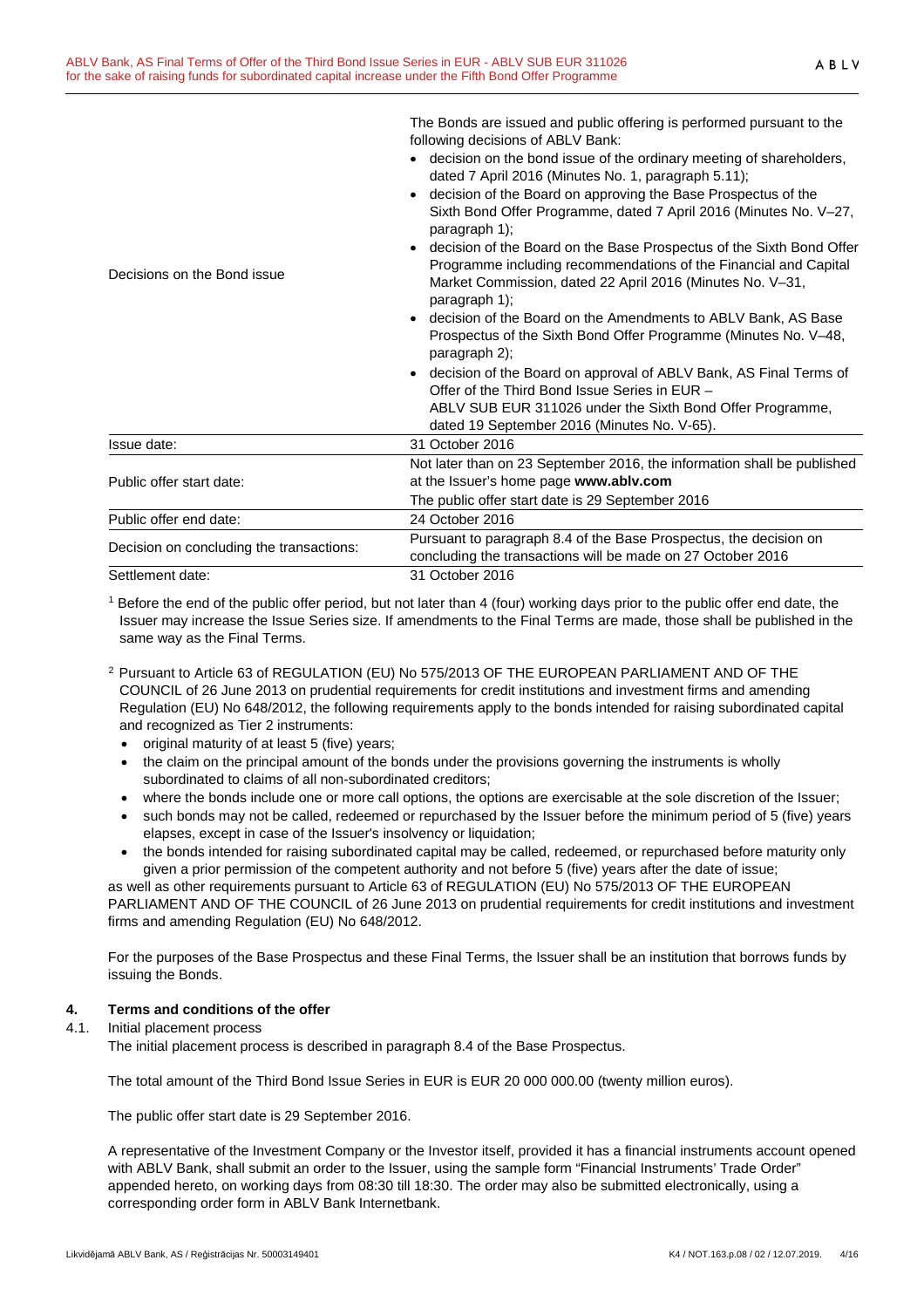The public offer end date shall be 24 October 2016. Orders shall be accepted by ABLV Bank till the end of the working day, i.e., 18:30, or electronically – till the end of the day, i.e., 24:00.

Information about the order submission can be obtained:

- by phone: + 371 6700 2777
- via e-mail: **ibas@ablv.com**

The orders submitted to the Issuer may not be altered or revoked.

- 4.2. A description of the possibility to reduce subscriptions and the manner for refunding excess amount paid by applicants N/A
- 4.3. Details of the minimum and / or maximum amount of application

Pursuant to paragraph 8.4 of the Base Prospectus, maximum number of the Bonds that a single Investor may apply for is not set. The Investor may not apply for purchasing less than 1 (one) Bond.

4.4. Settlement process

Within this Bond Issue Series, settlement under initial placement transactions shall be performed as follows:

• not applying the DVP principle, if agreed so by the underwriter and the Investor, or

• applying the DVP principle, regulated by the respective LCD rules On DVP Settlement for OTC Transactions. If the transaction parties agree on not applying the DVP principle, the moment of the Bonds' delivery and the moment of payment may be different. The Investor shall ensure funds in the respective account on the day agreed upon by the transaction parties, whereas the Bonds shall be credited to the Investor's account on the day agreed upon by the transaction parties.

DVP shall be executed on the T+2 day, where "T" stands for the day of concluding the Bond purchase transaction, and "2" is the 2nd (second) working day after the day of concluding the Bond purchase transaction.

The day of concluding the transaction shall be the day of making the decision on concluding the transaction – for this Series it is set to be 27 October 2016.

The settlement date under the Third Bond Issue Series in EUR shall be 31 October 2016.

4.5. Information about results

Pursuant to paragraph 8.6 of the Base Prospectus, information on the initial placement results will be published at the Issuer's home page **www.ablv.com** within 10 (ten) working days after the public offer end date.

4.6. The procedure for the exercise of any right of pre-emption, the negotiability of subscription rights and the treatment of subscription rights not exercised. N/A

## **5. Plan of securities distribution and allotment**

- 5.1. Offering the Bonds simultaneously in the markets of two or more countries N/A
- 5.2. Notification to applicants of the Bond amount allotted The Bank shall send a confirmation of the concluded transaction to the Investor, following the procedure set forth in ABLV Capital Markets, IBAS, General Terms of Business. The General Terms of Business are available at the Issuer's home page **www.ablv.com**.

## **6. Pricing**

- 6.1. Initial placement price of a Bond Initial placement price of a Bond is set to be **83.047%** of the Bond's face value. The Bond's face value is EUR 0.01 (one euro cent).
- 6.2. Pricing method

ABLV Bank Board will determine the Bonds' price depending on the situation in secondary market of similar securities then present and, in particular, based on evaluation of the demand in the securities market and yield of comparable market instruments. The price determined by ABLV Bank for the Bond Issue Series shall be the same for all Investors and shall remain constant throughout the whole initial placement period.

6.3. Application of expenses and taxes

Purchasing the Bonds during the initial placement period, the Investor will have to transfer just set Bond sale price to the Issuer for each Bond unit being purchased.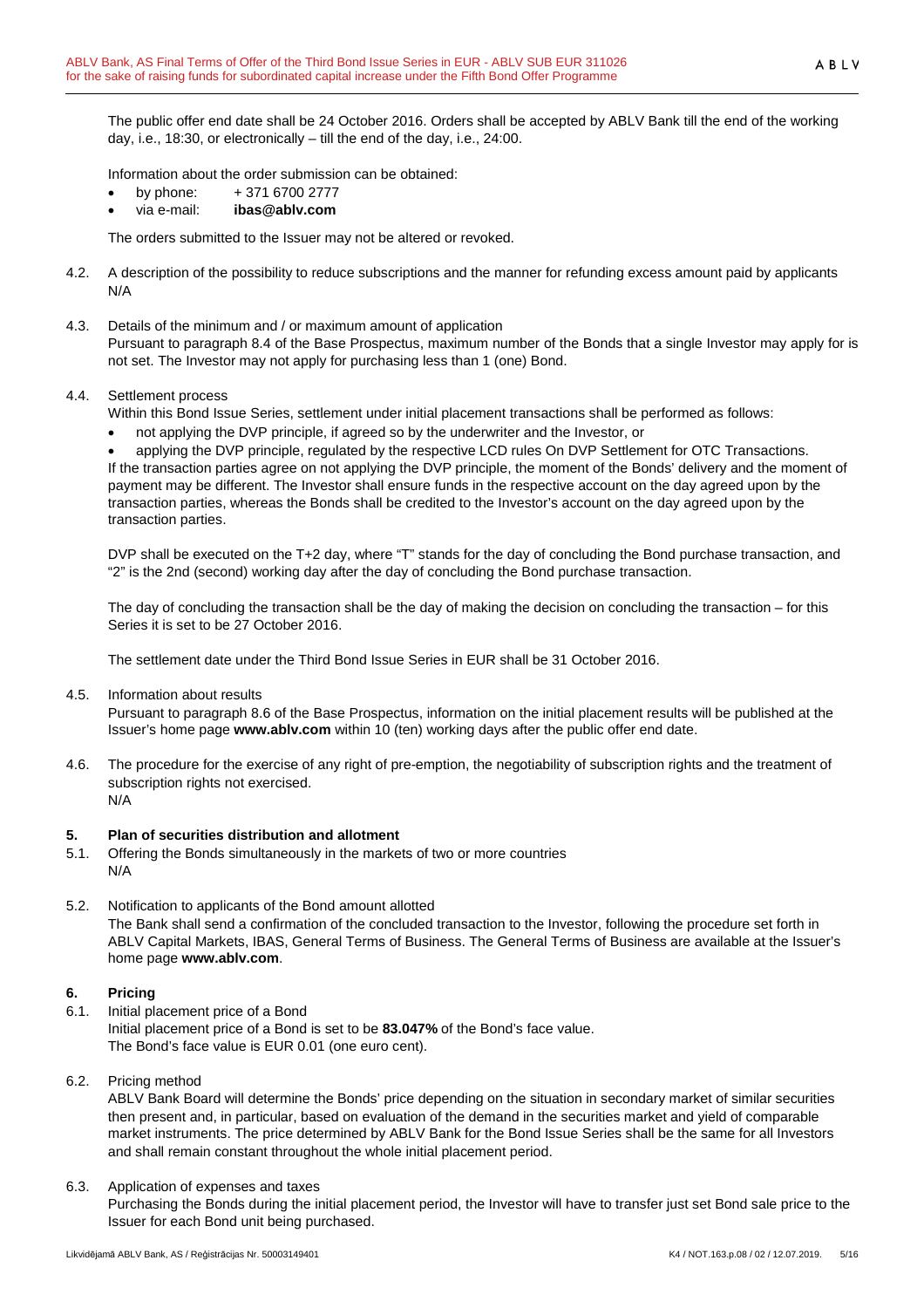Additional expenses under the transaction, which might include, without limitation, fees for account opening, for transaction conclusion and execution, may vary in different Investment Companies, and the Investor can find those out in the respective Investment Company engaged by the Investor in concluding the Bonds' purchase transaction as intermediary. ABLV Bank will not receive the said fees and payments charged by other Investment Companies and shall not be responsible for those additional expenses.

The Issuer shall be responsible for withholding and payment of taxes in compliance with the procedures and amount stated in the Republic of Latvia normative acts. The Issuer shall not be responsible for payment of taxes where the Republic of Latvia normative acts do not stipulate the Issuer's duty to assess and withhold the tax amount before making Interest Income payments.

## **7. Placing and Underwriting**

- 7.1. Offer coordinator
- N/A
- 7.2. Depository Joint stock company Latvian Central Depository, legal address: 1 Vaļņu Street, Riga, Latvia.
- 7.3. Entities agreeing to underwrite the issue N/A

initial placement at the latest.

7.4. Time of reaching the underwriting agreement N/A

## **8. Admission to regulated market and trading arrangements**

- 8.1. Term and conditions of admission to regulated market Pursuant to paragraph 9 of the Base Prospectus, application for admitting the Bonds to the regulated market will be prepared in accordance with the Stock Exchange requirements and submitted within 3 (three) months after the end of the
- 8.2. Regulated market
	- Stock Exchange Nasdaq Riga, Baltic Bond List.
- 8.3. Entities which have a firm commitment to act as intermediaries in secondary trading, providing liquidity through bid and offer rates and description of the main terms of their commitment N/A

## **9. Information about previous Bond Issue Series performed under the Programme**

- One issue performed under ABLV Bank, AS, First Offer Programme,
- Three issues performed under ABLV Bank, AS, Second Offer Programme,
- Three issues performed under ABLV Bank, AS, Third Offer Programme,
- Five issues performed under ABLV Bank, AS, Fourth Offer Programme,
- Seven issues performed under ABLV Bank, AS, Fifth Offer Programme and
- Two issues performed under ABLV Bank, AS, Sixth Offer Programme

have been included in the Baltic Bond List of the Stock Exchange Nasdaq Riga regulated markets.

Under ABLV Bank, AS, Sixth Offer Programme, there were two issues performed and included to securities lists of Nasdaq Riga regulated markets:

|                                | Straight coupon bonds in USD | Straight coupon bonds in EUR |
|--------------------------------|------------------------------|------------------------------|
| <b>ISIN</b>                    | LV0000802072                 | LV0000802080                 |
| Issue size                     | USD 75 000 000,00            | EUR 20 000 000,00            |
| Issue name                     | ABLV FXD USD 110718          | ABLV FXD EUR 110718          |
| Coupon rate (p.a.)             | Fixed: 1.85%                 | Fixed: 0.70%                 |
| Current interest income period | 11.07.2016 - 10.01.2017      | 11.07.2016 - 10.01.2017      |
| Issue date                     | 11.07.2016                   | 11.07.2016                   |
| Maturity date                  | 11.07.2018                   | 11.07.2018                   |

Simultaneously with the Third Bond Issue Series in EUR, the following public offering is performed under the Sixth Bond Offer Programme:

- Second Bond Issue Series in USD ABLV FXD USD 311018 straight 2-year bonds;
- Second Bond Issue Series in EUR ABLV FXD EUR 311018 straight 2-year bonds.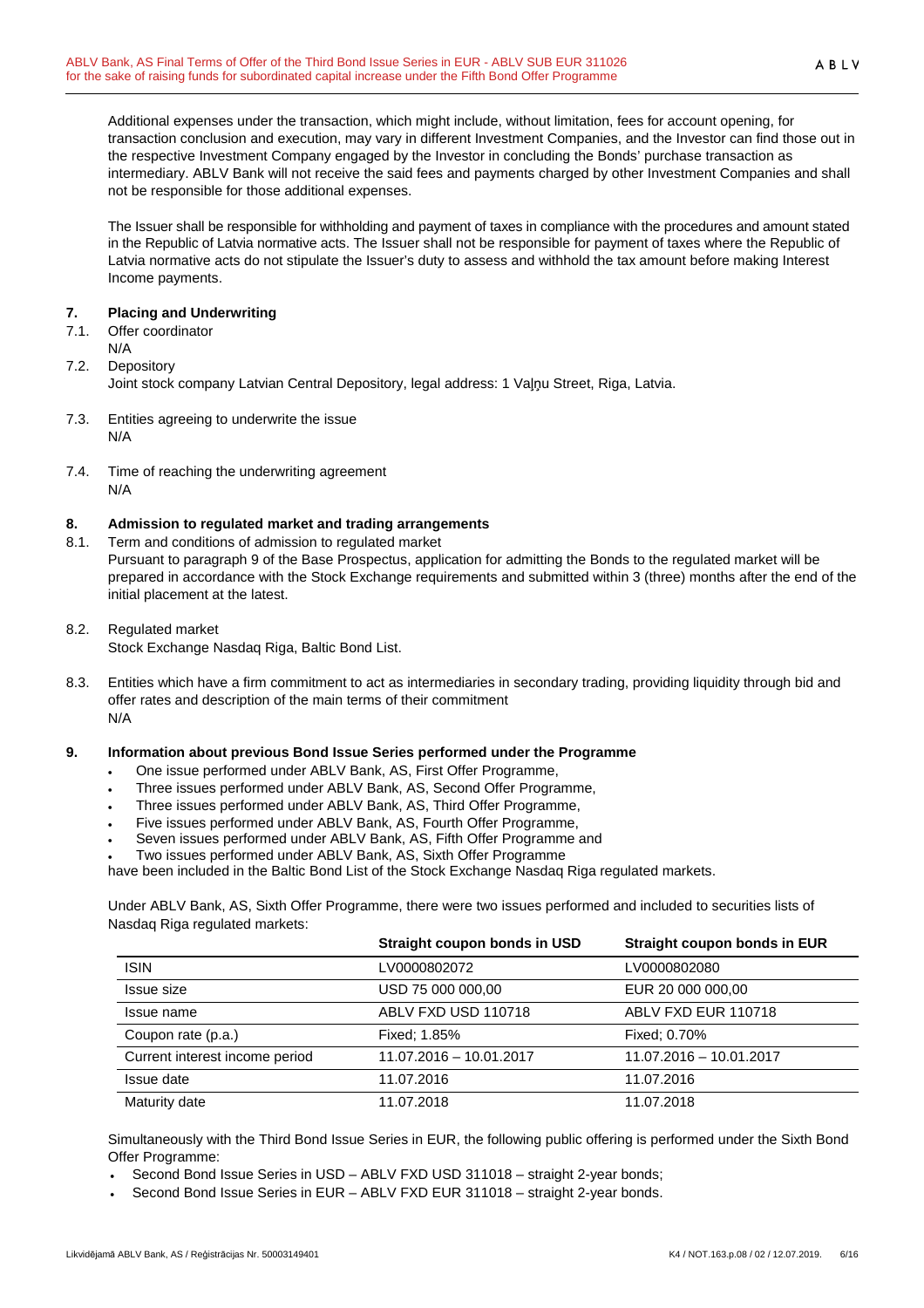The Investors can find the information about issues performed under the First, Second, Third, Fourth, Fifth and Sixth Offer Programmes and their Final Terms at ABLV Bank, AS home page **www.ablv.com**.

## **10. Additional information**

- 10.1. Advisors connected with the Bond issue N/A
- 10.2. Information about the Bond issue provided by third parties N/A
- 10.3. Credit ratings assigned to the Bonds N/A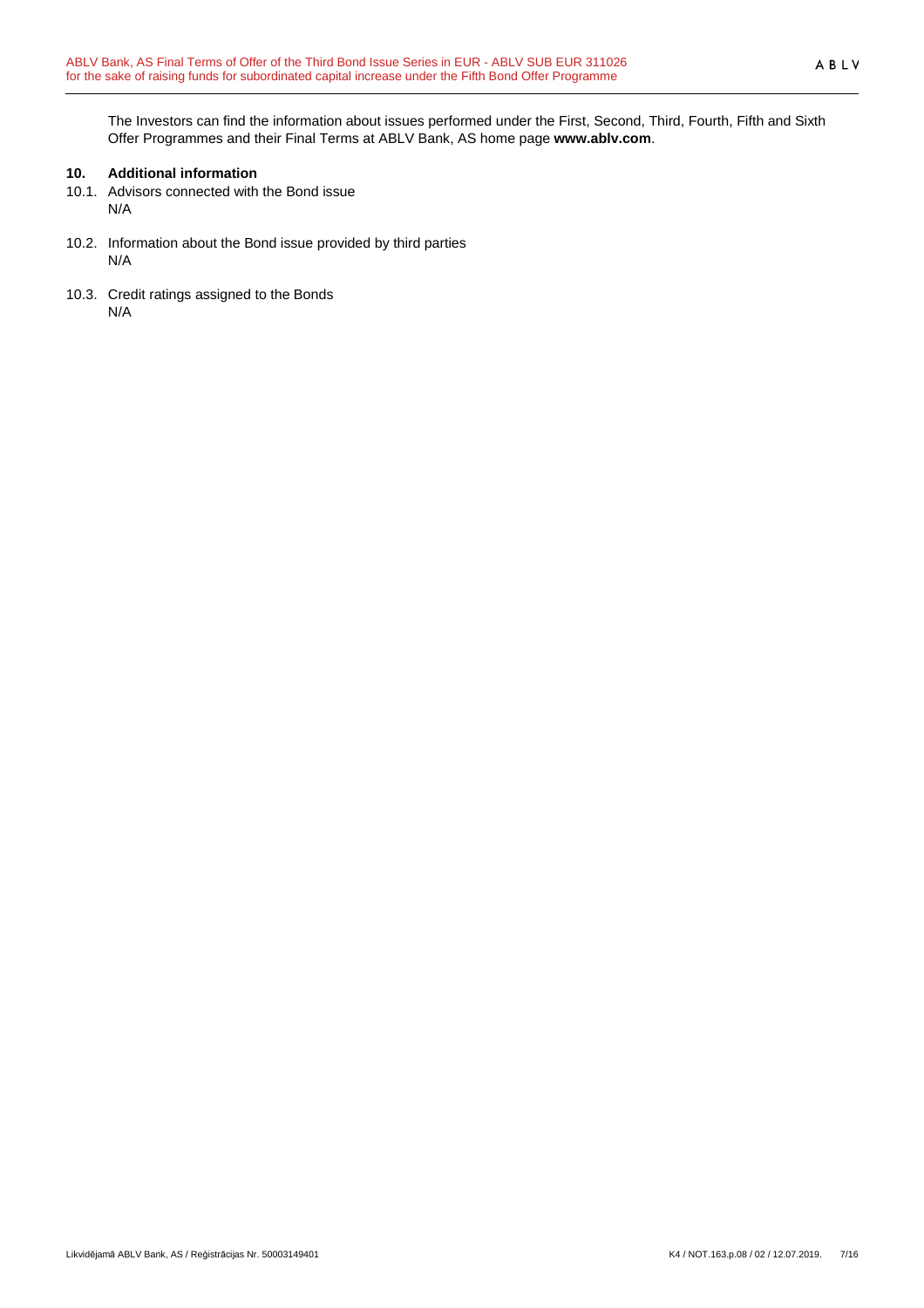| Name, surname         | <b>Position held</b>                                                   | <b>Signature</b> |
|-----------------------|------------------------------------------------------------------------|------------------|
| <b>Ernests Bernis</b> | Chairman of the Board.<br>Chief Executive Officer (CEO)                |                  |
| Vadims Reinfelds      | Deputy Chairman of the Board,<br>Deputy Chief Executive Officer (dCEO) |                  |
| Māris Kannenieks      | Member of the Board,<br>Chief Financial Officer (CFO)                  |                  |
| Edgars Pavlovičs      | Member of the Board,<br>Chief Risk Officer (CRO)                       |                  |
| Aleksandrs Pāže       | Member of the Board,<br>Chief Compliance Officer (CCO)                 |                  |
| Rolands Citajevs      | Member of the Board.<br>Chief Information Officer (CIO)                |                  |
| Romans Surnačovs      | Member of the Board,<br>Chief Operating Officer (COO)                  |                  |

The Final Terms were approved at ABLV Bank, AS Board session on 19 September 2016.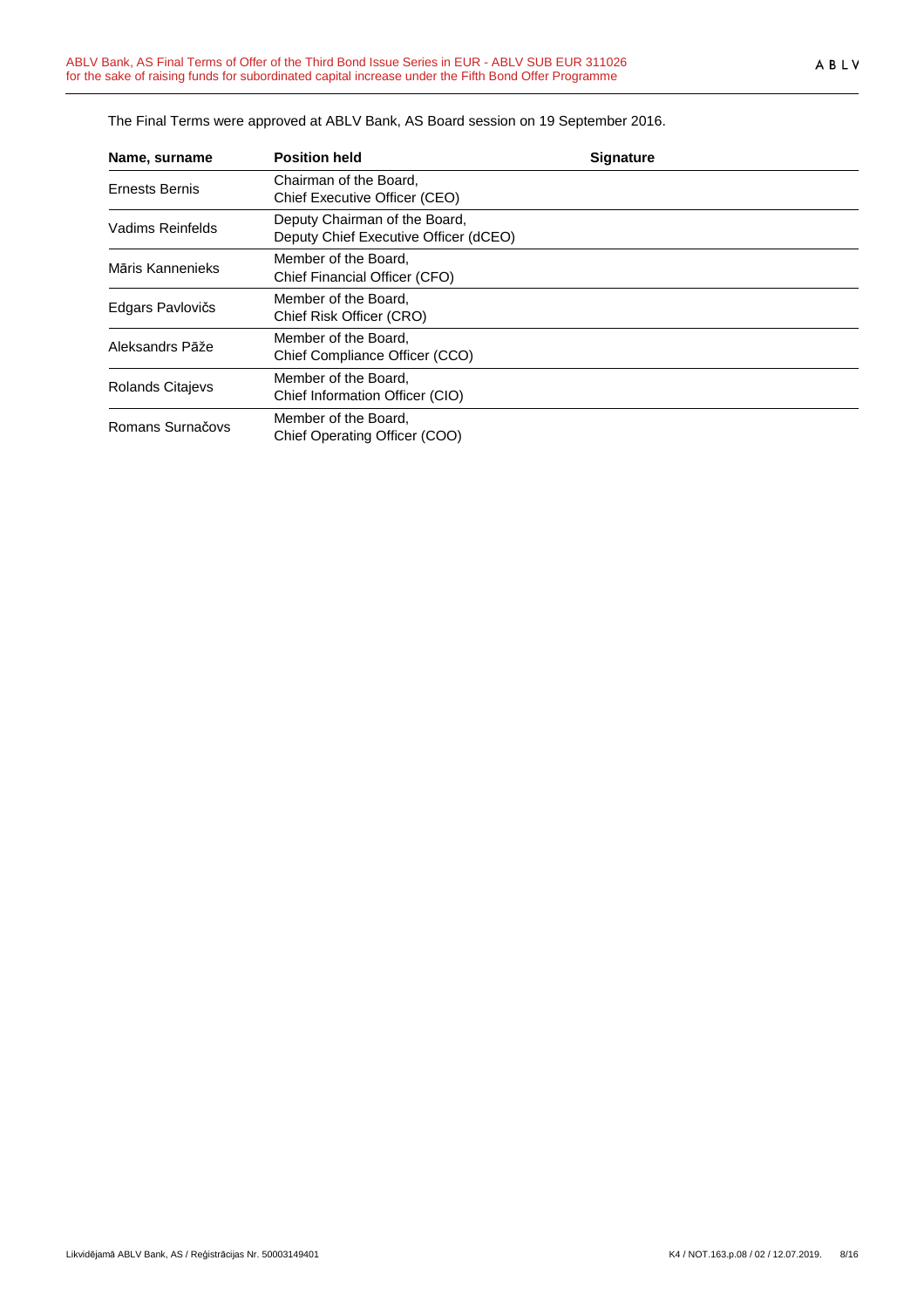#### Summary of the Bond issue

A.1

Appendix 1

Section A. Introduction and warnings

The summary shall be deemed the introduction of the Base Prospectus.

Any decision on investing in the Bonds shall be based on the Investor's judgement on the whole Base Prospectus and the respective Final Terms of the Bond issue.

Should any claim be lodged to a court regarding the information provided in the Base Prospectus, if necessary, the Investor lodging the claim to a court in accordance with normative acts of the respective member state shall cover the

costs of translating the Base Prospectus before the proceedings are initiated. The persons responsible for the information provided in the Base Prospectus, including persons that translated the same and applied for its notification, may be held civilly liable only where the summary is misleading, inaccurate, or inconsistent with other sections of the Base Prospectus, or fails to provide the most essential information that would aid the Investors when considering whether to invest in the Bonds.

|      | Section B. Issuer                                                                                                                          |                                                                                                                                                                                                                                                                                                                                                   |
|------|--------------------------------------------------------------------------------------------------------------------------------------------|---------------------------------------------------------------------------------------------------------------------------------------------------------------------------------------------------------------------------------------------------------------------------------------------------------------------------------------------------|
| B.1  | Legal and commercial<br>name of the Issuer                                                                                                 | ABLV Bank, AS.                                                                                                                                                                                                                                                                                                                                    |
| B.2  | The domicile and legal<br>form of the Issuer, the<br>legislation under which<br>the Issuer operates<br>and its country of<br>incorporation | ABLV Bank is a joint stock company registered in the Republic of Latvia, which carries out its<br>operations in accordance with the Republic of Latvia legal acts, the European Union normative<br>acts, and the issued licence that allows rendering all financial services stated in the Credit<br>Institution Law.                             |
| B.3  | Description of, and key<br>factors relating to, the<br>nature of the Issuer's<br>current operations and<br>its principal activities        | Major lines of ABLV Bank business are rendering of tailored services to private and corporate<br>customers in Latvia, as well as export of high-quality financial services to foreign customers from<br>the EEA and CIS states. The Issuer's place of rendering the services is the Republic of Latvia.                                           |
| B.4a | Description of the most<br>significant recent<br>trends affecting the<br>Issuer and the<br>industries in which it<br>operates              | As at the day of producing the Final Terms, there is no information on any detected trends that<br>might have significant negative effect on operations of ABLV Bank, AS, or the banking sector in<br>2016. In 2016, liquidity and capitalization level in the banking sector remain high.<br>ABLV Bank, AS plans gradual natural growth in 2016. |
| B.4b | Description of any<br>known trends affecting<br>the Issuer and the<br>industries in which it<br>operates                                   | As at the day of producing the Final Terms, there is no information on any detected trends,<br>events, claims, or obligations that might have significant negative effect on further operations of<br>ABLV Bank, AS or the Republic of Latvia credit institution sector.                                                                          |

The information provided in the table below completely matches that presented in ABLV Bank consolidated report for H1 2016.

|     |                                       |                  | No Company                                             | Country<br>οf<br>Incorpo-<br>ration | Registration<br>number | <b>Business profile</b>   | Share in<br>the<br>entity's<br>capital<br>(%) | Share in the<br>entity's<br>capital<br>with voting<br>rights (%) |
|-----|---------------------------------------|------------------|--------------------------------------------------------|-------------------------------------|------------------------|---------------------------|-----------------------------------------------|------------------------------------------------------------------|
|     |                                       |                  | ABLV Bank, AS                                          | LV                                  | 50003149401            | <b>Financial services</b> | 100                                           | 100                                                              |
|     | Issuer's position within<br>the group | $\overline{2}$ . | ABLV Bank Luxembourg,<br>S.A.                          | LU                                  | B 162048               | <b>Financial services</b> | 100                                           | 100                                                              |
| B.5 |                                       | 3.               | <b>ABLV Consulting Services,</b><br>AS                 | LV                                  | 40003540368            | Consulting<br>services    | 100                                           | 100                                                              |
|     |                                       | 4.               | <b>ABLV Advisory Services</b>                          | LV                                  | 40103964811            | Consulting<br>Services    | 100                                           | 100                                                              |
|     |                                       | 5.               | <b>ABLV Corporate Services</b><br>Holding Company, SIA | LV                                  | 40103799987            | Holding company           | 100                                           | 100                                                              |
|     |                                       | 6.               | <b>ABLV Corporate Services,</b><br><b>SIA</b>          | LV                                  | 40103283479            | Consulting<br>services    | 100                                           | 100                                                              |
|     |                                       | 7.               | <b>ABLV Corporate Services,</b><br>LTD                 | CY                                  | HE273600               | Consulting<br>services    | 100                                           | 100                                                              |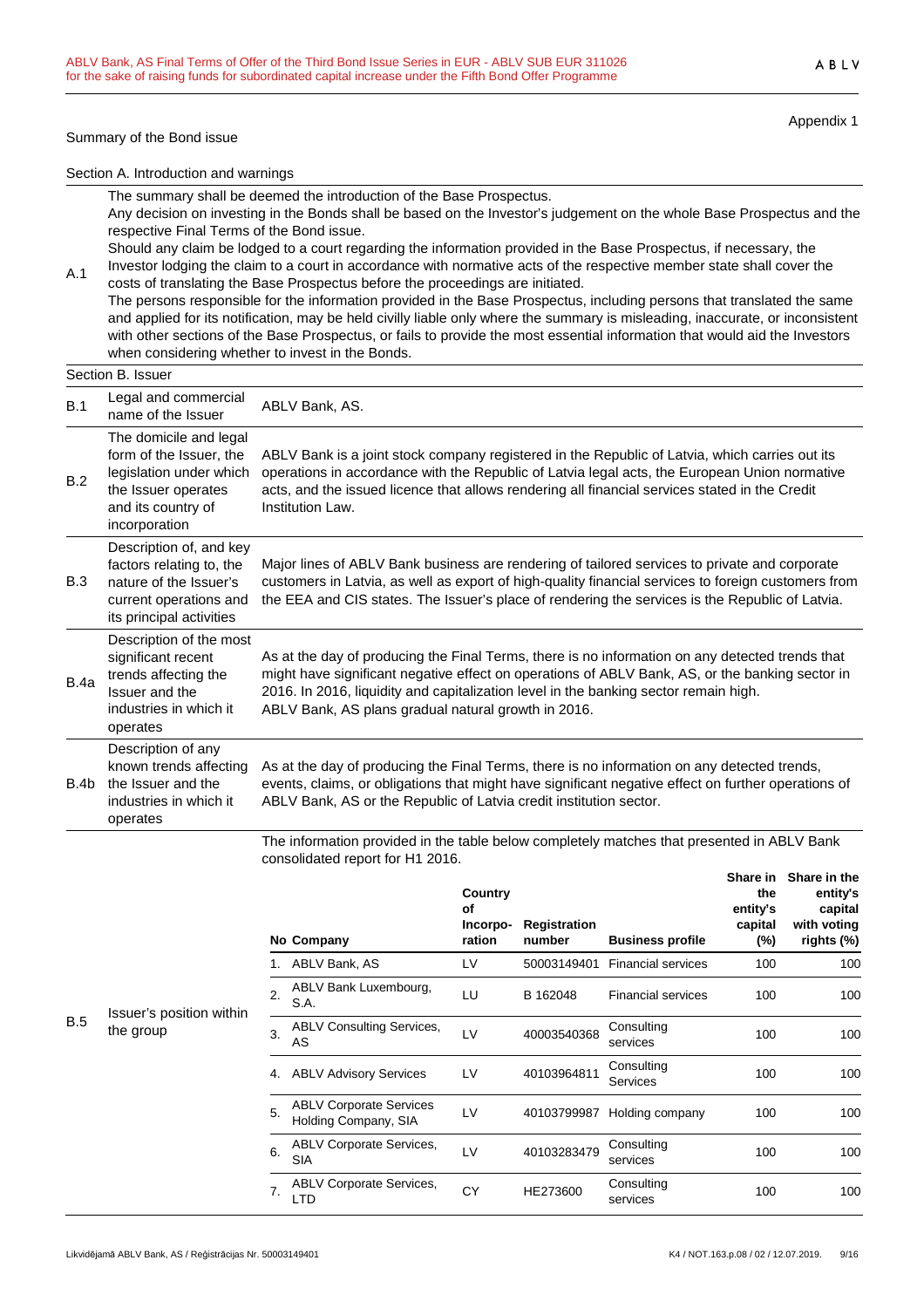|     | No Company                                    | Country<br>οf<br>Incorpo-<br>ration | Registration<br>number | <b>Business profile</b>                                        | the<br>entity's<br>capital<br>$(\%)$ | Share in Share in the<br>entity's<br>capital<br>with voting<br>rights (%) |
|-----|-----------------------------------------------|-------------------------------------|------------------------|----------------------------------------------------------------|--------------------------------------|---------------------------------------------------------------------------|
|     | 8. Pillar Holding Company, KS                 | LV                                  | 40103260921            | Holding company                                                | 100                                  | 100                                                                       |
|     | 9. Pillar, SIA                                | LV                                  |                        | 40103554468 Holding company                                    | 100                                  | 100                                                                       |
|     | 10. Pillar 2, 12 & 14, SIA                    | LV                                  | 50103313991            | Real estate<br>transactions                                    | 100                                  | 100                                                                       |
|     | 11. Pillar 3, SIA                             | LV                                  | 40103193067            | Real estate<br>transactions                                    | 100                                  | 100                                                                       |
|     | 12. Pillar 4 & 6, SIA                         | LV                                  | 40103210494            | Real estate<br>transactions                                    | 100                                  | 100                                                                       |
|     | 13. Pillar 7 & 8, SIA                         | LV                                  | 40103240484            | Real estate<br>transactions                                    | 100                                  | 100                                                                       |
|     | 14. Pillar 9, SIA                             | LV.                                 | 40103241210            | Real estate<br>transactions                                    | 100                                  | 100                                                                       |
|     | 15. Pillar 11, SIA                            | LV.                                 | 40103258310            | Real estate<br>transactions                                    | 100                                  | 100                                                                       |
|     | 16. Pillar 18, SIA                            | LV                                  | 40103492079            | Real estate<br>transactions                                    | 100                                  | 100                                                                       |
|     | 17. Pillar 19, SIA                            | LV                                  | 40103766952            | Real estate<br>transactions                                    | 100                                  | 100                                                                       |
|     | 18. Pillar 20, SIA                            | LV                                  | 40103903056            | Real estate<br>transactions                                    | 100                                  | 100                                                                       |
|     | 19. Pillar 21, SIA                            | LV                                  | 40103929286            | Real estate<br>transactions                                    | 100                                  | 100                                                                       |
|     | 20. Pillar 22, SIA                            | LV                                  | 50103966301            | Real estate<br>transactions                                    | 100                                  | 100                                                                       |
|     | 21. Pillar Investment Group, SIA LV           |                                     | 50003831571            | Holding companies<br>activities                                | 88                                   | 88                                                                        |
|     | 22. Pillar Investment 1, SIA                  | LV.                                 | 50103247681            | Own Real Estate<br>Management                                  | 88                                   | 88                                                                        |
|     | 23. Pillar Investment 2, SIA                  | LV                                  | 40103963977            | Own Real Estate<br>Management                                  | 88                                   | 88                                                                        |
|     | 24. Pillar Investment 3, SIA                  | LV                                  | 50103994841            | Own Real Estate<br>Management                                  | 88                                   | 88                                                                        |
|     | 25. Pillar Management, SIA                    | LV                                  | 40103193211            | Real estate<br>transactions                                    | 100                                  | 100                                                                       |
|     | 26. Pillar Architekten, SIA                   | LV                                  | 40103437217            | Designing and<br>authorship<br>supervision                     | 100                                  | 100                                                                       |
|     | 27. Pillar RE Services, SIA                   | LV                                  | 40103731804            | Parking place<br>services                                      | 100                                  | 100                                                                       |
|     | 28. Pillar Contractor, SIA                    | LV                                  | 40103929498            | Management and<br>coordination of<br>construction<br>processes | 100                                  | 100                                                                       |
|     | 29. New Hanza City, SIA                       | LV                                  | 40103222826            | Infrastructure<br>maintenance                                  | 100                                  | 100                                                                       |
|     | 30. NHC Utilities, SIA                        | LV                                  | 40103693339            | Infrastructure<br>management                                   | 100                                  | 100                                                                       |
| 31. | ABLV Asset Management,<br><b>IPAS</b>         | LV                                  |                        | 40003814724 Financial services                                 | 90                                   | 100                                                                       |
|     | 32. ABLV Capital Markets, IBAS                | LV                                  |                        | 40003814705 Financial services                                 | 90                                   | 100                                                                       |
| 33. | <b>ABLV Private Equity</b><br>Management, SIA | LV                                  | 40103286757            | Investment<br>project                                          | 100                                  | 100                                                                       |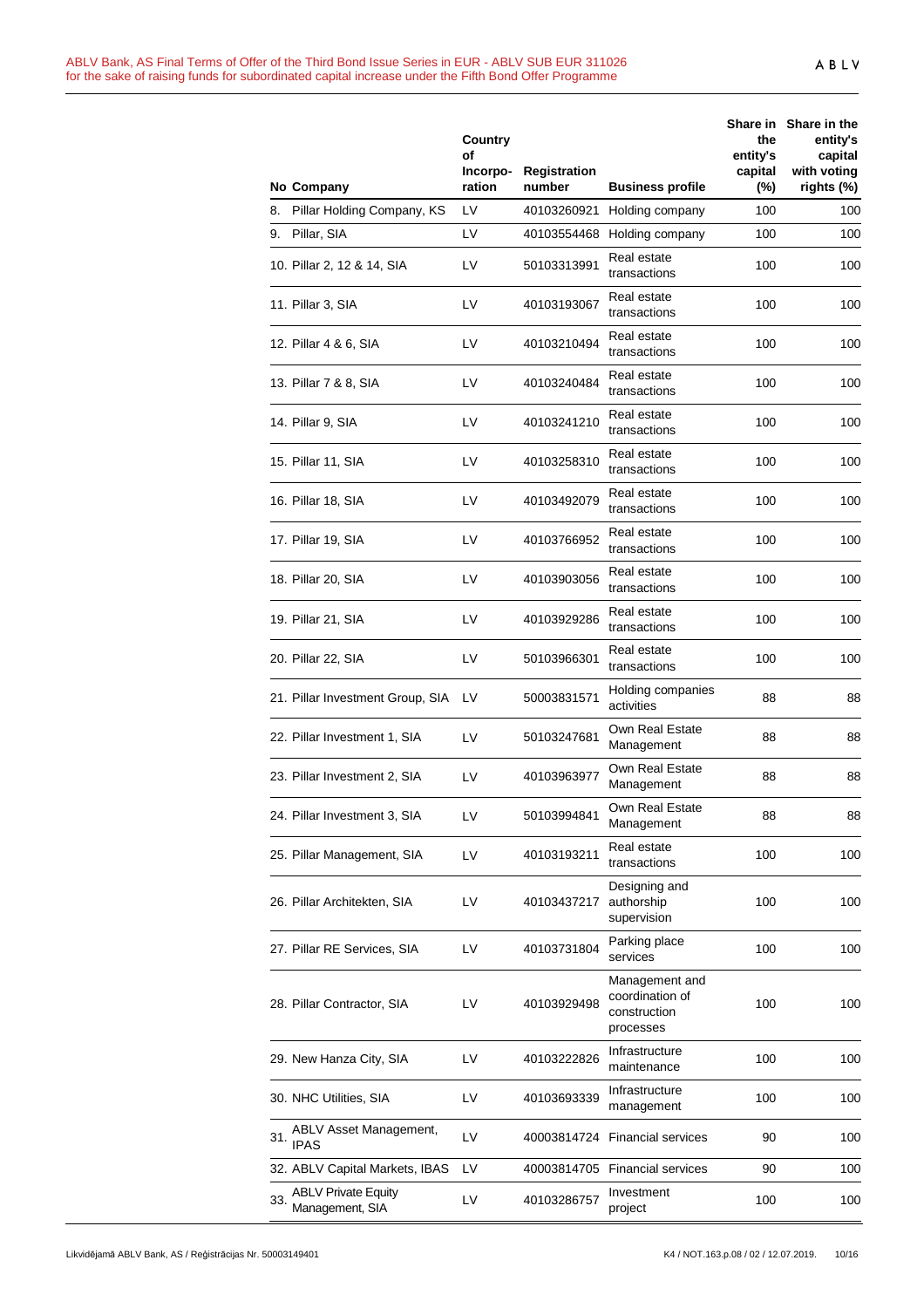|            |                       |                                                                                                                                                                                                 |    |             | management                |     |        |
|------------|-----------------------|-------------------------------------------------------------------------------------------------------------------------------------------------------------------------------------------------|----|-------------|---------------------------|-----|--------|
|            |                       | 34. PEM 1, SIA                                                                                                                                                                                  | LV | 40103551353 | Electricity<br>generation | 100 | 100    |
|            |                       | 35. ABLV Private Equity Fund<br>2010. KS                                                                                                                                                        | LV | 40103307758 | Investment<br>activities  | 100 | 100    |
|            |                       | Interest in ABLV Bank, in percentage terms of the voting shares, as at 30 June 2016:                                                                                                            |    |             |                           |     |        |
|            |                       | Ernests Bernis and Nika Berne (direct and indirect interest)                                                                                                                                    |    |             |                           |     | 43.27% |
|            |                       | Olegs Fils (indirect interest)                                                                                                                                                                  |    |             |                           |     | 43.28% |
| <b>B.6</b> | Issuer's shareholders | 15 legal entities and 119 individuals                                                                                                                                                           |    |             |                           |     | 13.45% |
|            |                       | Shareholders of ABLV Bank, AS, voting shares have no different voting rights.<br>ABLV Bank, AS is controlled by its shareholders pursuant to the procedures set forth in the<br>Commercial Law. |    |             |                           |     |        |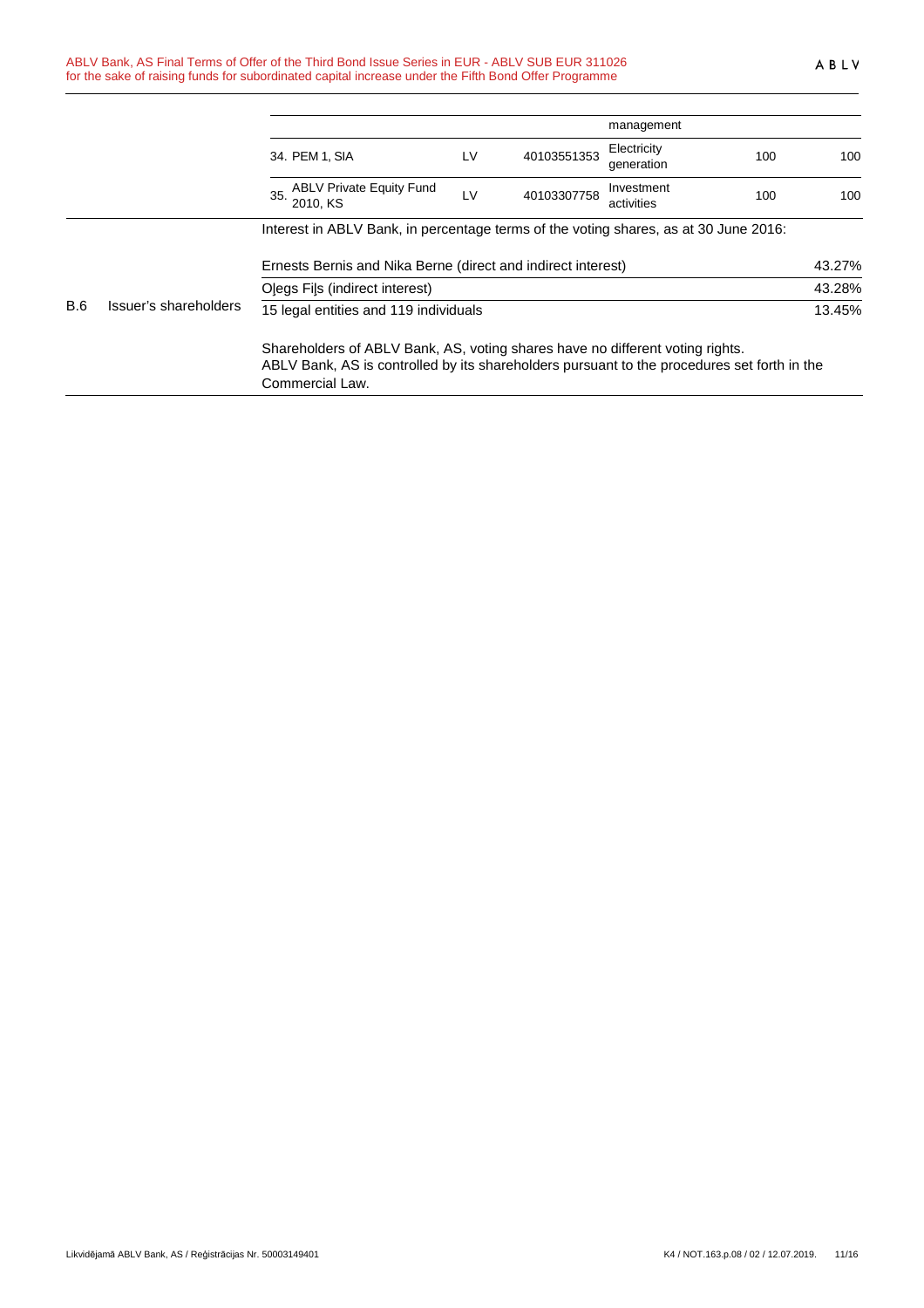|            |                       |                                                                       | 30.06.2016.       | 31.12.2015.     |
|------------|-----------------------|-----------------------------------------------------------------------|-------------------|-----------------|
|            |                       | <b>Assets</b>                                                         | <b>EUR '000</b>   | <b>EUR '000</b> |
|            |                       | Cash and deposits with central banks                                  | 226 631           | 448 187         |
|            |                       | Balances due from credit institutions                                 | 686 502           | 671 772         |
|            |                       | Derivatives                                                           | 63                | 121             |
|            |                       | Financial assets at fair value through profit or loss                 | 19 4 44           | 22 2 86         |
|            |                       | Available-for-sale financial assets                                   | 1 200 373         | 1780 554        |
|            |                       | Loans                                                                 | 985 428           | 873 499         |
|            |                       | Held-to-maturity investments                                          | 957 329           | 965 253         |
|            |                       | Investments in subsidiaries                                           | 108 586           | 111 266         |
|            |                       | Investments in associates                                             | 8770              | 8770            |
|            |                       | Investment properties                                                 | 25 063            | 25 069          |
|            |                       | Property and equipment                                                | 9667              | 9529            |
|            |                       | Intangible assets                                                     | 5719              | 6 0 3 6         |
|            |                       | Current corporate income tax receivables                              | 2 8 0 4           | 3 0 4 2         |
|            |                       | Deferred corporate income tax                                         |                   |                 |
|            |                       | Repossessed real estate                                               |                   |                 |
|            |                       | Other assets                                                          | 6922              | 2737            |
|            |                       | <b>Total assets</b>                                                   | 4 243 301         | 4 928 121       |
|            |                       |                                                                       |                   |                 |
|            |                       | <b>Liabilities</b>                                                    |                   |                 |
|            |                       | Derivatives                                                           | 18                | 365             |
|            |                       | Balances held with Bank of Latvia                                     | 50 000            | 180 072         |
| <b>B.7</b> | Financial information | Demand deposits from credit institutions                              | 50 498            | 63 294          |
|            |                       | Deposits                                                              | 3 2 5 1 3 4 5     | 3793192         |
|            |                       | Current corporate income tax liabilities                              | $\qquad \qquad -$ |                 |
|            |                       | Other liabilities                                                     | 13979             | 35 072          |
|            |                       | Deferred corporate income tax                                         | 652               | 1 0 0 1         |
|            |                       | <b>Issued securities</b>                                              | 565 817           | 558 411         |
|            |                       | Subordinated deposits                                                 | 15 387            | 15 261          |
|            |                       | <b>Total liabilities</b>                                              | 3 947 696         | 4 646 668       |
|            |                       | Shareholders' equity                                                  |                   |                 |
|            |                       | Paid-in share capital                                                 | 38 000            | 35 300          |
|            |                       | Share premium                                                         | 132 423           | 96 918          |
|            |                       | Reserve capital and other reserves                                    | 2 1 3 4           | 2 1 3 4         |
|            |                       | Fair value revaluation reserve of available-for-sale financial assets | 8978              | 9 4 9 7         |
|            |                       | Retained earnings brought forward                                     | 68769             | 68 5 65         |
|            |                       | Retained earnings for the period                                      | 45 301            | 69 039          |
|            |                       | Attributable to the equity holders of the bank                        | 295 605           | 281 453         |
|            |                       | <b>Non-controlling interests</b>                                      |                   |                 |
|            |                       | Total shareholders' equity                                            | 295 605           | 281 453         |
|            |                       | Total liabilities and shareholders' equity                            | 4 243 301         | 4 928 121       |
|            |                       | <b>Memorandum items</b>                                               |                   |                 |
|            |                       | Contingent liabilities                                                | 9 3 0 0           | 9516            |
|            |                       | Financial commitments                                                 | 83716             | 68 907          |

## **Statements of financial position as at 30 June 2016 and 31 December 2015**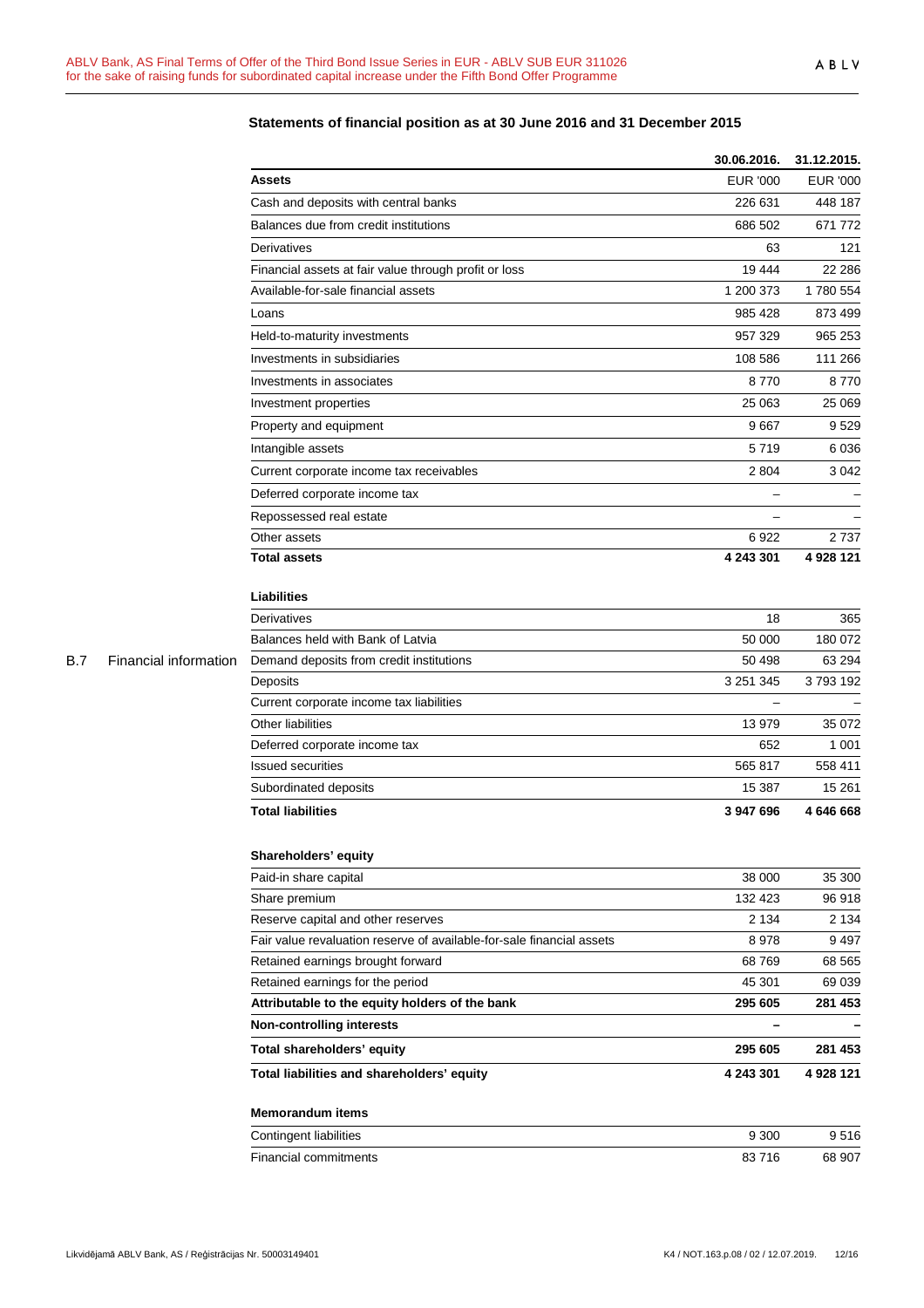| B.8                                             | Key pro forma<br>financial information                                                                                                                 | In 2016, ABLV Bank will continue the work on strengthening the compliance and risk management<br>functions. A number of projects aimed at automation of supervision processes is planned to be<br>accomplished. Tense situation in financial markets and target regions of ABLV Bank, as well as<br>growing requirements of different supervisory institutions, do not allow expecting the business<br>development to be as rapid as in previous years, but since ABLV Bank business model is efficient<br>and risk management - strong and elaborate, the results can be forecasted to be similar to those<br>in 2015.<br>The above information addresses a hypothetical situation and, therefore, does not represent the<br>Issuer's actual financial position or results.                                                                                                                                                                                                                                                                                                                                                                                                                                                                                                                                                                                                                                                                                                                                                                                                                                                                                                                                                                                                                                                                                                                                                                                                                                                                                                                                                                                                                                                                                                                                                                                                                                                                                                                                                                                                                                                                                                                                                                                           |  |
|-------------------------------------------------|--------------------------------------------------------------------------------------------------------------------------------------------------------|------------------------------------------------------------------------------------------------------------------------------------------------------------------------------------------------------------------------------------------------------------------------------------------------------------------------------------------------------------------------------------------------------------------------------------------------------------------------------------------------------------------------------------------------------------------------------------------------------------------------------------------------------------------------------------------------------------------------------------------------------------------------------------------------------------------------------------------------------------------------------------------------------------------------------------------------------------------------------------------------------------------------------------------------------------------------------------------------------------------------------------------------------------------------------------------------------------------------------------------------------------------------------------------------------------------------------------------------------------------------------------------------------------------------------------------------------------------------------------------------------------------------------------------------------------------------------------------------------------------------------------------------------------------------------------------------------------------------------------------------------------------------------------------------------------------------------------------------------------------------------------------------------------------------------------------------------------------------------------------------------------------------------------------------------------------------------------------------------------------------------------------------------------------------------------------------------------------------------------------------------------------------------------------------------------------------------------------------------------------------------------------------------------------------------------------------------------------------------------------------------------------------------------------------------------------------------------------------------------------------------------------------------------------------------------------------------------------------------------------------------------------------|--|
| B.9                                             | Profit forecast                                                                                                                                        | ABLV Bank made no profit forecasts for the following periods of operations.                                                                                                                                                                                                                                                                                                                                                                                                                                                                                                                                                                                                                                                                                                                                                                                                                                                                                                                                                                                                                                                                                                                                                                                                                                                                                                                                                                                                                                                                                                                                                                                                                                                                                                                                                                                                                                                                                                                                                                                                                                                                                                                                                                                                                                                                                                                                                                                                                                                                                                                                                                                                                                                                                            |  |
| B.10                                            | Qualifications in the<br>audit report on the<br>financial information                                                                                  | ABLV Bank audited financial report for H1 2016 contains no auditors' qualifications or disclaimers.                                                                                                                                                                                                                                                                                                                                                                                                                                                                                                                                                                                                                                                                                                                                                                                                                                                                                                                                                                                                                                                                                                                                                                                                                                                                                                                                                                                                                                                                                                                                                                                                                                                                                                                                                                                                                                                                                                                                                                                                                                                                                                                                                                                                                                                                                                                                                                                                                                                                                                                                                                                                                                                                    |  |
| B.11                                            | ABLV Bank meets equity requirements set forth in the legal acts.<br>Issuer's equity<br>As at 30 June 2016, ABLV Bank equity equaled EUR 325.2 million. |                                                                                                                                                                                                                                                                                                                                                                                                                                                                                                                                                                                                                                                                                                                                                                                                                                                                                                                                                                                                                                                                                                                                                                                                                                                                                                                                                                                                                                                                                                                                                                                                                                                                                                                                                                                                                                                                                                                                                                                                                                                                                                                                                                                                                                                                                                                                                                                                                                                                                                                                                                                                                                                                                                                                                                        |  |
|                                                 | Forecasts regarding                                                                                                                                    | ABLV Bank forecasts contain no adverse changes since the date of its last published audited<br>financial statements.                                                                                                                                                                                                                                                                                                                                                                                                                                                                                                                                                                                                                                                                                                                                                                                                                                                                                                                                                                                                                                                                                                                                                                                                                                                                                                                                                                                                                                                                                                                                                                                                                                                                                                                                                                                                                                                                                                                                                                                                                                                                                                                                                                                                                                                                                                                                                                                                                                                                                                                                                                                                                                                   |  |
| <b>B.12</b>                                     | the Issuer                                                                                                                                             | There are no significant changes in the financial or trading position of ABLV Bank detected<br>subsequent to the period covered by the historical financial information.                                                                                                                                                                                                                                                                                                                                                                                                                                                                                                                                                                                                                                                                                                                                                                                                                                                                                                                                                                                                                                                                                                                                                                                                                                                                                                                                                                                                                                                                                                                                                                                                                                                                                                                                                                                                                                                                                                                                                                                                                                                                                                                                                                                                                                                                                                                                                                                                                                                                                                                                                                                               |  |
| <b>B.13</b>                                     | Events particular to<br>the Issuer which are<br>to a material extent<br>relevant to the<br>evaluation of the<br>Issuer's solvency                      | In 2015, the FCMC performed several inspections at the Bank to verify the compliance with the<br>requirements of the Credit Institution Law and the Law on the Prevention of Money Laundering and<br>Terrorism Financing, following which there was administrative matter initiated on 18 December<br>2015. On 26 May 2016, the Financial and Capital Market Commission and ABLV Bank entered into<br>the administrative agreement regarding the violations detected under the FCMC inspections, which<br>is aimed at improving the functioning of the Bank's internal control system. Taking into account that<br>ABLV Bank currently complies with all regulatory requirements and continues improvement of its<br>internal control system, a fine of EUR 3.17 million (which corresponds to 2.5% of the Bank's total<br>income for the year) is applied to the Bank and warning is given to the responsible Member of the<br>Bank's Board according to the agreement.<br>During the inspections, the FCMC considered that the Bank had not paid sufficient attention to the<br>client's untypically large, complex or interrelated transactions and also had not performed intense<br>supervision of some clients' transactions under the enhanced due diligence. The FCMC<br>conclusions, made during the inspections, regarding the deficiencies in the Bank's internal control<br>system in the field of the prevention of money laundering and terrorism financing concern<br>previously executed clients' transactions and their documentation, and the Bank currently applies<br>necessary measures to eliminate those deficiencies.<br>The parties to the administrative agreement have agreed upon further measures that the Bank<br>committed to take in full within the set terms in order to improve the internal control system and to<br>strengthen its efficiency. The Bank has already refused cooperation with some clients which might<br>cause inadequate risk in terms of the current requirements, and strict assessment of the clients is<br>continued. Moreover, the number of compliance officers has been substantially increased and the<br>capacity of respective structural units has been strengthened. ABLV Bank also plans to invest not<br>less than EUR 6.5 million in improving the internal control system.<br>ABLV Bank is convinced that the sanctions set forth in the administrative agreement will have no<br>material impact on the Bank's financial status and earning capacity. On the contrary, the Bank will<br>consequently improve its internal control system in the AML (anti money laundering) area following<br>the current international best practice, as well as good reputation of the Bank will be promoted. |  |
|                                                 |                                                                                                                                                        | Recently there were no other events particular to ABLV Bank which are to a material extent<br>relevant to the evaluation of the Issuer's solvency.                                                                                                                                                                                                                                                                                                                                                                                                                                                                                                                                                                                                                                                                                                                                                                                                                                                                                                                                                                                                                                                                                                                                                                                                                                                                                                                                                                                                                                                                                                                                                                                                                                                                                                                                                                                                                                                                                                                                                                                                                                                                                                                                                                                                                                                                                                                                                                                                                                                                                                                                                                                                                     |  |
| <b>B.14</b>                                     | Issuer's position<br>within the group                                                                                                                  | ABLV Bank is not dependent upon other entities within the ABLV Bank group.                                                                                                                                                                                                                                                                                                                                                                                                                                                                                                                                                                                                                                                                                                                                                                                                                                                                                                                                                                                                                                                                                                                                                                                                                                                                                                                                                                                                                                                                                                                                                                                                                                                                                                                                                                                                                                                                                                                                                                                                                                                                                                                                                                                                                                                                                                                                                                                                                                                                                                                                                                                                                                                                                             |  |
| Issuer's principal<br><b>B.15</b><br>activities |                                                                                                                                                        | ABLV Bank principal activities are rendering of financial services.                                                                                                                                                                                                                                                                                                                                                                                                                                                                                                                                                                                                                                                                                                                                                                                                                                                                                                                                                                                                                                                                                                                                                                                                                                                                                                                                                                                                                                                                                                                                                                                                                                                                                                                                                                                                                                                                                                                                                                                                                                                                                                                                                                                                                                                                                                                                                                                                                                                                                                                                                                                                                                                                                                    |  |
| <b>B.16</b>                                     | Control over the<br>Issuer                                                                                                                             | N/A                                                                                                                                                                                                                                                                                                                                                                                                                                                                                                                                                                                                                                                                                                                                                                                                                                                                                                                                                                                                                                                                                                                                                                                                                                                                                                                                                                                                                                                                                                                                                                                                                                                                                                                                                                                                                                                                                                                                                                                                                                                                                                                                                                                                                                                                                                                                                                                                                                                                                                                                                                                                                                                                                                                                                                    |  |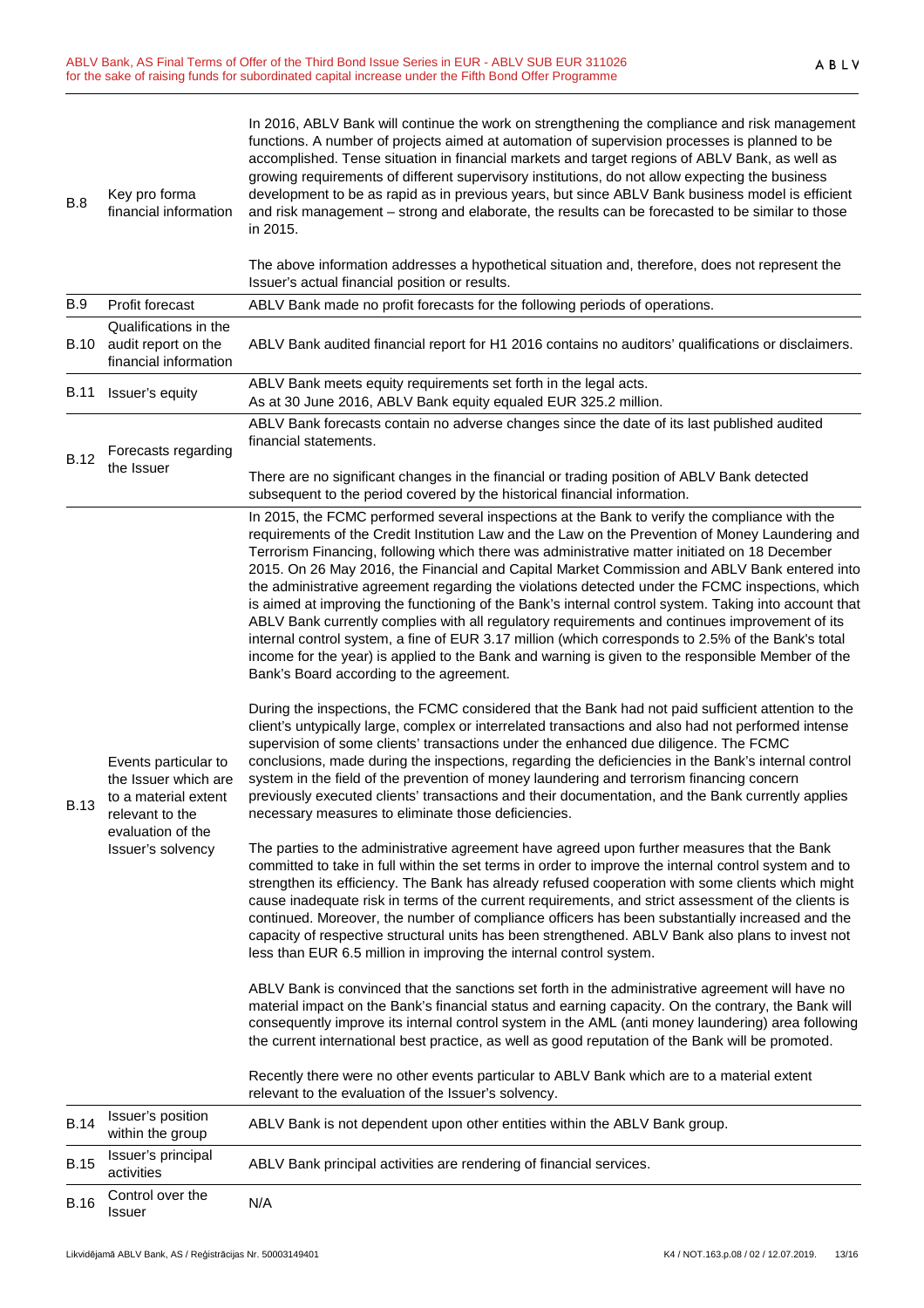| <b>B.17</b> | Credit ratings<br>assigned to the<br>Issuer's debt<br>securities            | ABLV Bank is not assigned credit ratings by credit rating agencies registered and / or certified in<br>accordance with Regulation No 1060/2009 on credit rating agencies.                                                                                                                                                                                                                                                                                                                                                                                                                                                                                                                                                                                                                                                                                                                                                                                                                                                                                                                                                                                                                                                                                                                                                                                                                                                                                                                                                                                                                                                                                                                                                                                                                                                                                                |  |
|-------------|-----------------------------------------------------------------------------|--------------------------------------------------------------------------------------------------------------------------------------------------------------------------------------------------------------------------------------------------------------------------------------------------------------------------------------------------------------------------------------------------------------------------------------------------------------------------------------------------------------------------------------------------------------------------------------------------------------------------------------------------------------------------------------------------------------------------------------------------------------------------------------------------------------------------------------------------------------------------------------------------------------------------------------------------------------------------------------------------------------------------------------------------------------------------------------------------------------------------------------------------------------------------------------------------------------------------------------------------------------------------------------------------------------------------------------------------------------------------------------------------------------------------------------------------------------------------------------------------------------------------------------------------------------------------------------------------------------------------------------------------------------------------------------------------------------------------------------------------------------------------------------------------------------------------------------------------------------------------|--|
|             | $B.18 - B.50$                                                               | N/A                                                                                                                                                                                                                                                                                                                                                                                                                                                                                                                                                                                                                                                                                                                                                                                                                                                                                                                                                                                                                                                                                                                                                                                                                                                                                                                                                                                                                                                                                                                                                                                                                                                                                                                                                                                                                                                                      |  |
|             | Section C. Securities                                                       |                                                                                                                                                                                                                                                                                                                                                                                                                                                                                                                                                                                                                                                                                                                                                                                                                                                                                                                                                                                                                                                                                                                                                                                                                                                                                                                                                                                                                                                                                                                                                                                                                                                                                                                                                                                                                                                                          |  |
| C.1         | <b>Bond details</b>                                                         | Bonds issued under the Third Bond Issue Series in EUR - ABLV SUB EUR 311026<br>(ISIN LV0000802189) are dematerialized bearer securities without restraint on alienation.                                                                                                                                                                                                                                                                                                                                                                                                                                                                                                                                                                                                                                                                                                                                                                                                                                                                                                                                                                                                                                                                                                                                                                                                                                                                                                                                                                                                                                                                                                                                                                                                                                                                                                 |  |
| C.2         | Currency of the Bond<br>issue                                               | EUR (euro)                                                                                                                                                                                                                                                                                                                                                                                                                                                                                                                                                                                                                                                                                                                                                                                                                                                                                                                                                                                                                                                                                                                                                                                                                                                                                                                                                                                                                                                                                                                                                                                                                                                                                                                                                                                                                                                               |  |
| C.3         | Information about<br>shares issued                                          | N/A                                                                                                                                                                                                                                                                                                                                                                                                                                                                                                                                                                                                                                                                                                                                                                                                                                                                                                                                                                                                                                                                                                                                                                                                                                                                                                                                                                                                                                                                                                                                                                                                                                                                                                                                                                                                                                                                      |  |
| C.4         | Rights attached to the $N/A$<br>shares issued                               |                                                                                                                                                                                                                                                                                                                                                                                                                                                                                                                                                                                                                                                                                                                                                                                                                                                                                                                                                                                                                                                                                                                                                                                                                                                                                                                                                                                                                                                                                                                                                                                                                                                                                                                                                                                                                                                                          |  |
| C.5         | Restrictions on the<br>free transferability of<br>the Bonds                 | The Bonds are freely transferrable securities that represent the Issuer's debt to the owners of the<br>Bonds without additional collateral. The Bonds are dematerialized bearer securities without<br>restraint on alienation - transferrable securities.                                                                                                                                                                                                                                                                                                                                                                                                                                                                                                                                                                                                                                                                                                                                                                                                                                                                                                                                                                                                                                                                                                                                                                                                                                                                                                                                                                                                                                                                                                                                                                                                                |  |
| C.6         | Admission of the<br>issued shares to<br>trading on a<br>regulated market    | N/A                                                                                                                                                                                                                                                                                                                                                                                                                                                                                                                                                                                                                                                                                                                                                                                                                                                                                                                                                                                                                                                                                                                                                                                                                                                                                                                                                                                                                                                                                                                                                                                                                                                                                                                                                                                                                                                                      |  |
| C.7         | Dividend policy                                                             | N/A                                                                                                                                                                                                                                                                                                                                                                                                                                                                                                                                                                                                                                                                                                                                                                                                                                                                                                                                                                                                                                                                                                                                                                                                                                                                                                                                                                                                                                                                                                                                                                                                                                                                                                                                                                                                                                                                      |  |
| C.8,<br>C.9 | Rights attached to<br>the Bonds                                             | Division of the Bonds into categories<br>The Bonds are not supposed to be divided into categories. Pursuant to these Final Terms,<br>subordinated Bonds are supposed to be issued for the sake of subordinated capital increase.<br>Limitations to the rights attached to the Bonds<br>The Bonds are freely transferrable securities without restraint on their alienation.<br>The Issuer draws the Investor's attention to the fact that where the objective of the Bond Issue<br>Series is raising of funds that the Issuer will use as subordinated capital, in case of the Issuer's<br>insolvency the Investor's claims to the Issuer arising out of the Bonds will be satisfied after claims<br>of all other creditors, but before satisfying claims of the shareholders.<br><b>Annual Interest Rate</b><br>from 31 October 2016 till 31 October 2021:<br>discount rate is set: fixed, 3.75%, calculated twice a year;<br>from 1 November 2021 till 31 October 2026:<br>coupon rate is set: fixed, 3.75%, with coupon payment twice a year.<br>The date from which interest becomes payable and the due dates for interest<br>from 31 October 2016 till 31 October 2021:<br>no interest income is supposed to be paid (no coupon payments);<br>during the period from 1 November 2021 till 31 October 2026, interest will be paid twice a year:<br>$\bullet$<br>on 31 October and 30 April, starting from 30 April 2022, ending on 31 October 2026.<br>Bond maturity date and repayment procedures<br>The Investor shall receive the Bond Face Value as a lump-sum payment on 31 October 2026.<br>Bond yield<br>Fixed rate is applied to the Bonds, and therefore the yield does not change.<br>Representatives of debt security holders<br>Holders of the debt securities may freely determine representatives for exercising the rights<br>attached to the Bonds. |  |
| C.10        | Interest payments<br>under securities<br>involving derivative<br>components | N/A                                                                                                                                                                                                                                                                                                                                                                                                                                                                                                                                                                                                                                                                                                                                                                                                                                                                                                                                                                                                                                                                                                                                                                                                                                                                                                                                                                                                                                                                                                                                                                                                                                                                                                                                                                                                                                                                      |  |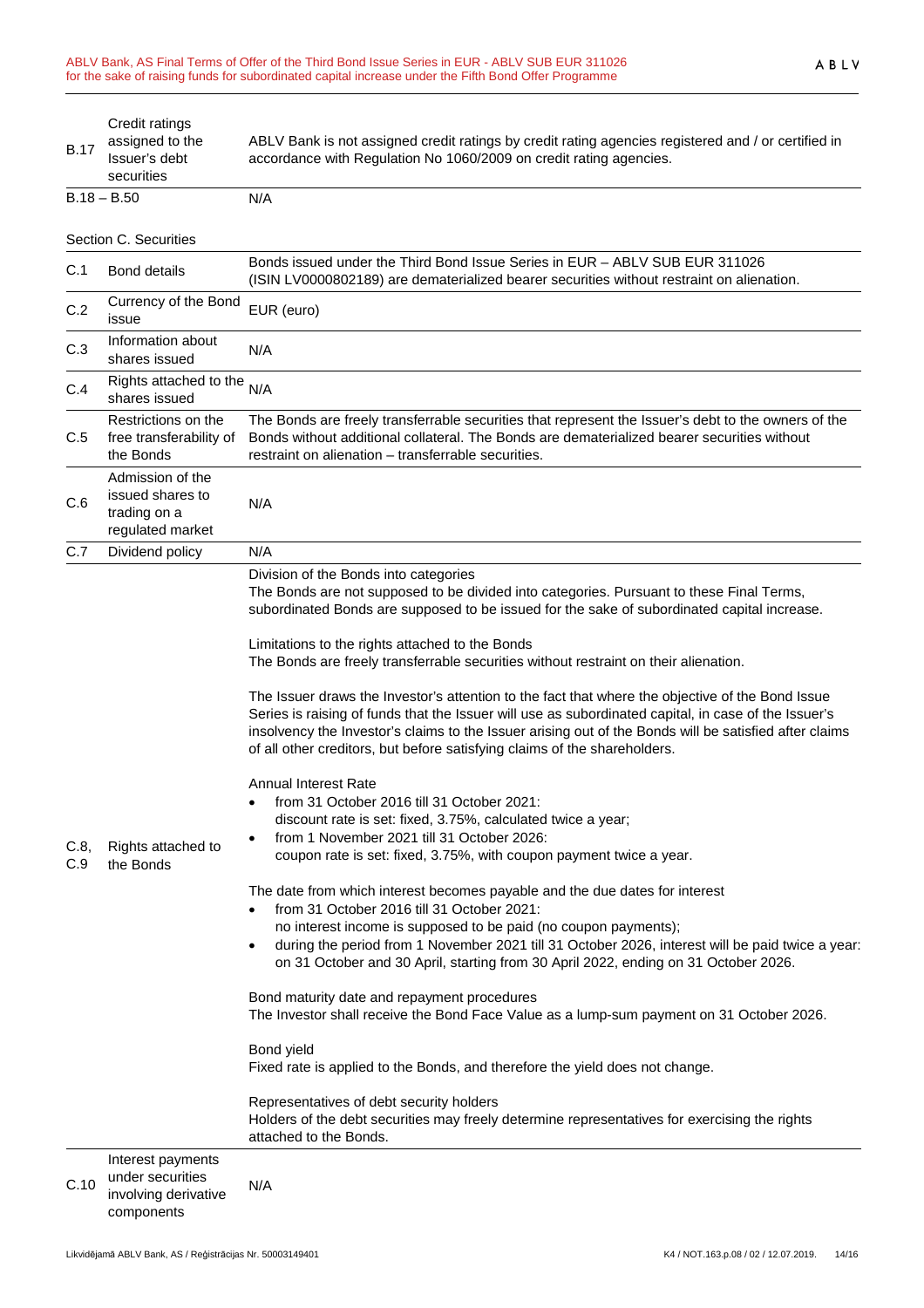| C.11        | Admission of the<br>Bonds to the<br>regulated market        | The Bonds are supposed to be admitted to the regulated market - Baltic Bond List of Nasdaq Riga<br>Stock Exchange.                                                                                                                                                                                                                                                                                                                                                                                               |  |  |
|-------------|-------------------------------------------------------------|------------------------------------------------------------------------------------------------------------------------------------------------------------------------------------------------------------------------------------------------------------------------------------------------------------------------------------------------------------------------------------------------------------------------------------------------------------------------------------------------------------------|--|--|
| C.12        | Minimum face value<br>of the issue                          | Pursuant to paragraph 8.4 of the Base Prospectus, the Investor may not apply for purchasing less<br>than 1 (one) Bond.                                                                                                                                                                                                                                                                                                                                                                                           |  |  |
|             | $C.13 - C.22$                                               | N/A                                                                                                                                                                                                                                                                                                                                                                                                                                                                                                              |  |  |
|             | Section D. Risks                                            |                                                                                                                                                                                                                                                                                                                                                                                                                                                                                                                  |  |  |
| D.1,<br>D.2 | Key information<br>on the key risks                         | In carrying out its operating activities, ABLV Bank is subject to various risks. Most significant risks<br>that may decrease the Issuer's ability to perform its obligations.                                                                                                                                                                                                                                                                                                                                    |  |  |
|             |                                                             | 1. Credit risk<br>Credit risk is exposure to potential losses in case of ABLV Bank counterparty or debtor<br>being unable to pay the contractual obligations to ABLV Bank.                                                                                                                                                                                                                                                                                                                                       |  |  |
|             |                                                             | 2.<br>Liquidity risk<br>Liquidity is ABLV Bank ability to maintain or ensure sufficient cash flow to meet the expected<br>(everyday) or sudden (critical) need for the same in order to provide financing for asset<br>growth or discharge the financial obligations in a due time. This means the ability to turn<br>assets into cash with minimal loss or ensure reasonably priced credit facilities.                                                                                                          |  |  |
|             |                                                             | 3. Currency exchange rate fluctuation risk<br>ABLV Bank is exposed to negative effects of fluctuations in the foreign currency exchange<br>rates on its financial position and cash flow.                                                                                                                                                                                                                                                                                                                        |  |  |
|             |                                                             | Interest rate risk<br>4.<br>Interest rate risk represents the adverse effect of the market interest rate fluctuations on<br>ABLV Bank financial performance.                                                                                                                                                                                                                                                                                                                                                     |  |  |
|             |                                                             | Non-financial risks<br>5.<br>During the course of its operations, ABLV Bank encounters also non-financial risks<br>(including operational risk, reputational risk, etc.) with exposure to sudden loss. The cause<br>of such risks may be, for instance, clerical errors or fraud, break-downs in information<br>systems, insufficient internal control and procedures, etc.                                                                                                                                      |  |  |
|             |                                                             | 6. Competition risk<br>As at the end of 2015, 86% of total deposits with ABLV Bank were the deposits placed by<br>foreign customers. Consequently, operations of the Issuer are only partly subject to<br>competition risk in the local market.                                                                                                                                                                                                                                                                  |  |  |
|             |                                                             | 7. Legislative risk<br>The risk related to amendments in laws, regulations, and other legal acts, or to<br>implementation of new legal acts, which may result in reorientation of the Issuer's activities<br>or abandonment of particular lines of the Issuer's financial activities. This may have<br>consequent negative impact on the Issuer's earning capacity and stability.                                                                                                                                |  |  |
|             | Information on the<br>risks specific to the<br><b>Bonds</b> | Risk factors associated with the Bond issue:                                                                                                                                                                                                                                                                                                                                                                                                                                                                     |  |  |
| D.3         |                                                             | Liquidity risk<br>1.<br>Listing of the Bonds in the Baltic Bond List of Stock Exchange Nasdaq Riga does not<br>guarantee liquidity of the Bonds, and therefore the Investor should assess potential risk of<br>limited possibilities of selling the Bonds in the secondary market due to insufficient interest<br>of other market players. If there is no sufficient interest in the secondary market (liquidity<br>shortfall), it may be difficult for the Investor to sell the Bonds at adequate market price. |  |  |
|             |                                                             | Price risk<br>2.<br>Price of the Bonds in the secondary market may fluctuate in accordance with the Investors'<br>interest, which can be affected by macroeconomic processes, events concerning one or<br>several Investors, and also, inter alia, events concerning the Issuer. The Investors'<br>opportunities of gaining profit may vary accordingly from time to time.                                                                                                                                       |  |  |
|             |                                                             | 3.<br>Legislative risk<br>The risk related to amendments in legislation, regulations and other legal acts, or to<br>implementation of new legal acts, which may cause additional expenses or reduce return on<br>investment. This risk also covers possible changes in applicable tax assessment and<br>withholding procedures.                                                                                                                                                                                  |  |  |